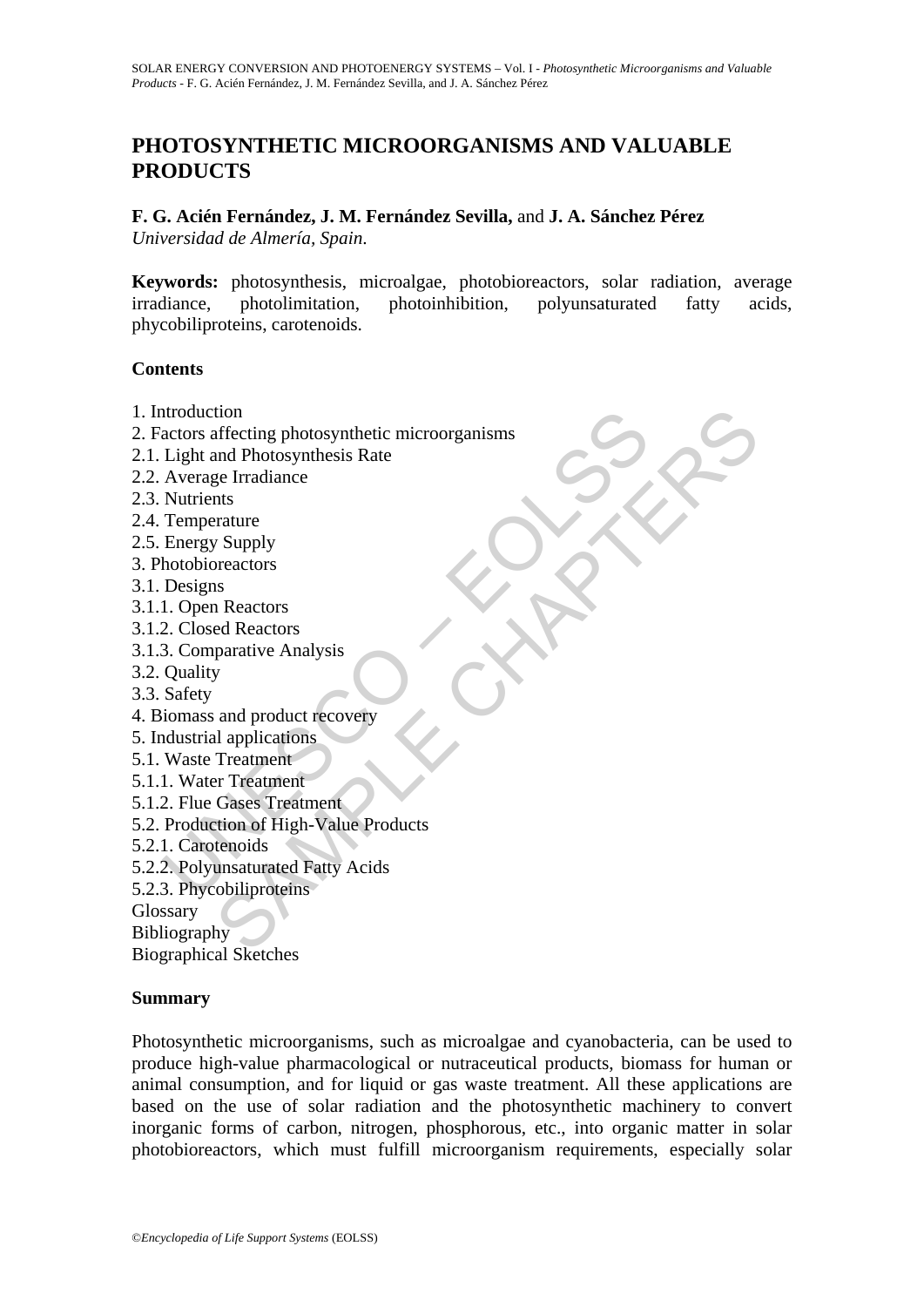energy, at a minimum cost and with maximum efficiency. This chapter analyzes the main factors in the photosynthetic yield of microorganisms and optimized photobioreactor design and operation. Finally, industrial applications are reviewed.

## **1. Introduction**

Microalgae are defined as a type of photosynthetic protest able to perform oxygenic photosynthesis, that contain chlorophyll *a* and other photosynthetic pigments. Both cyanobacteria with a prokaryotic cell structure, and microalgae, with a eukaryotic cell structure are usually included in this category. There are more than 30,000 different species catalogued, although only 50 of them have been studied in depth in the laboratory, and less than 10 are exploited commercially, thus constituting a practically unexplored source of revenues.

These microorganisms are mainly photoautotrophs, although they may also grow under mixotrophic or heterotrophic conditions. When illuminated they get the energy for their metabolism from light, use water as the terminal electron source, carbon dioxide and other oxidized inorganic compounds as biomass substrates, and release oxygen.

se microorganisms are mainly photoautotrophs, although they may<br>otrophic or heterotrophic conditions. When illuminated they get the<br>obtism from light, use water as the terminal electron source, c<br>r oxidized inorganic compo source of revenues.<br>
corganisms are mainly photoautotrophs, although they may also grow u<br>
c or heterotrophic conditions. When illuminated they get the energy for t<br>
form light, use water as the terminal electron source, c Mass production of microalgae began in Germany in the middle of the last century, when diatoms were cultured in the laboratory to produce lipids by nitrogen starvation. At the same time, studies on the growth of the green algae, *Chlorella*, a microalgae characterized by its fast growth rate under high irradiance, were performed at the Carnegie Institution in Washington D.C. These experiments were published in the first book in this field, entitled "Algal Culture from Laboratory to Pilot Plant" (Burlew, 1953).

Analogous studies were also performed in Japan, at the Tokugawa Institute in Tokyo, where production of proteins from *Chlorella* cultures was studied in the laboratory and at pilot scale. The yield of these systems was much higher than traditional cultures (Tamiya, 1957). Since the seventies, the *Chlorella* microalga has been commercialized for nutritional and dietetic uses in Japan and Taiwan. Today, Taiwan, where six companies produce this microalga for human consumption, is the first global producer of *Chlorella*, with more than 50% of the world market.

Microalgae have traditionally been produced as a primary feed in aquaculture for fish larvae during the first stage of growth. In juvenile fish, microalgae can be replaced by cereals or fish meal, although as this is detrimental to their health, a mixture of microalgae and other materials is used. Adult fish are fed with cereals and fish oils as an economical substitute for microalgae. On the other hand, shellfish must be fed microalgae constantly. Moreover, not all microalgae are suitable for feed, and appropriate strains must be selected.

In addition to aquaculture, microalgae also have an enormous potential in the field of human nutrition and health, as they produce a wide variety of active functional compounds, such as natural antioxidants, pigments, carotenoids, and others, which are purified as pharmaceuticals for humans and animals. Some of these compounds are anticarcinogenic or antimutagenic, while others have been demonstrated to stimulate the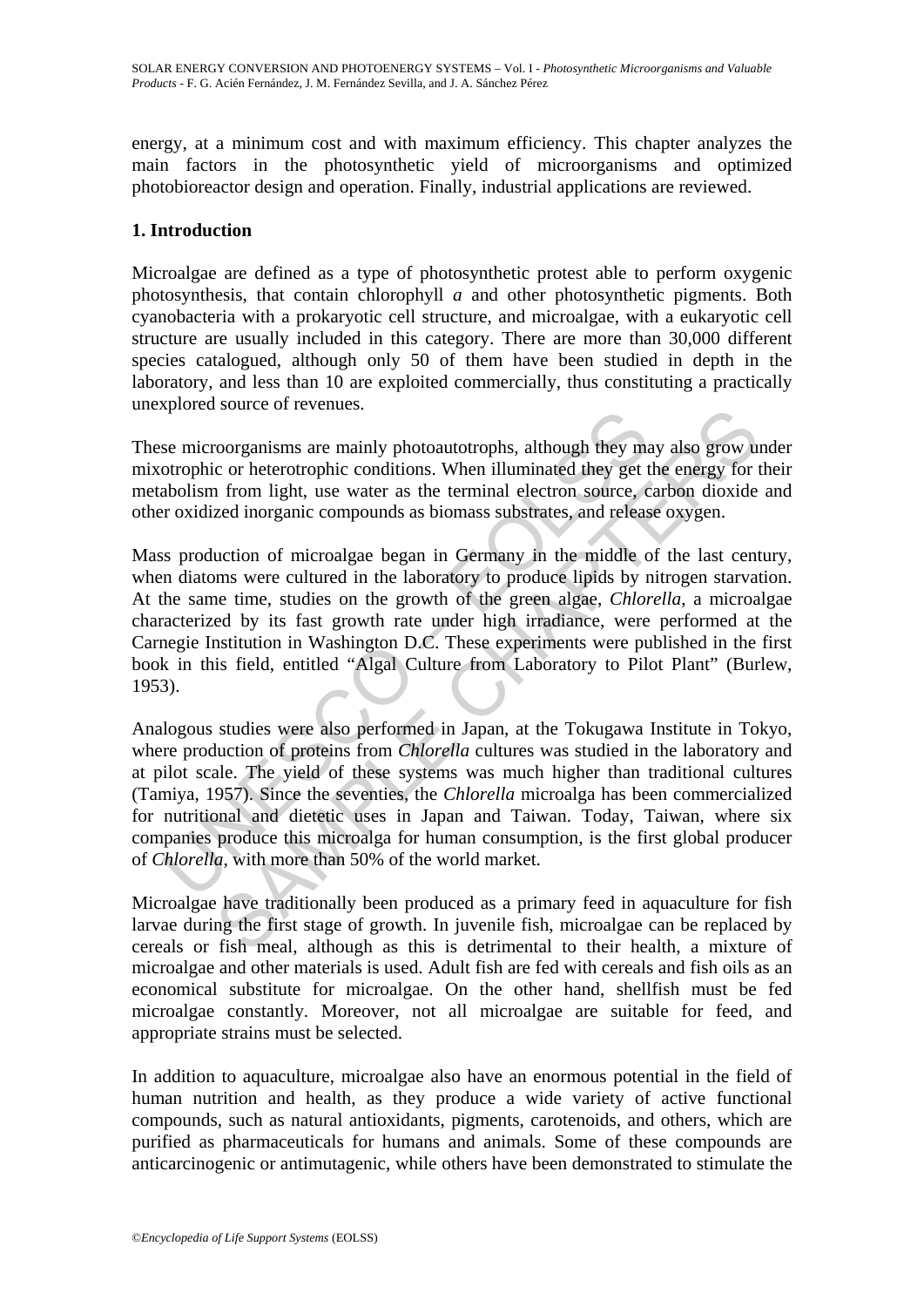immune system response, and lower blood pressure and cholesterol. Microalgae are the first producers of long-chain polyunsaturated fatty acids, such as docosahexaenoic acid (DHA) or eicosapentaenoic acid (EPA).

Commercial eicosapentaenoic acid and its derivates are effective in the treatment and prevention of coronary diseases, cholesterol, some types of cancer, and some mental disorders.

Finally, the use of microalgae in waste treatment represents a promising technology. Microalgae have been used for a long time in wastewater treatment along with bacteria, yeast and fungi in activated sludges and oxidation channel-tank technologies. However, new processes based on selective microalgae are now being developed.

The cyanobacteria *Spirulina platensis* is being used for the treatment of pork prunes and olive oil waste. Moreover, several strains of microalgae and cyanobacteria are being evaluated in the United States, Canada, Japan, Spain, and elsewhere, for their use in the mitigation of greenhouse gas emissions.

cyanobacteria *Spirulina platensis* is being used for the treatment<br>e oil waste. Moreover, several strains of microalgae and cyanc<br>uated in the United States, Canada, Japan, Spain, and elsewhere,<br>gation of greenhouse gas e There are three main tasks in any industrial microalgal application.First, selection of the appropriate strain, and its improvement; in this context, genetic techniques which can increase productivity over that of wild strains are of great interest. Second, culturing conditions, such as light availability, nutrient saturation, pH, temperature, fluid-dynamic conditions, etc., must be optimized for the best yield.

Finally, the culture systems in which solar energy is converted to chemical energy must be designed to operate at a minimum cost, thus maximizing the overall productivity of the system.

## **2. Factors Affecting Photosynthetic Microorganisms**

## **2.1. Light and Photosynthesis Rate**

bacteria *Spirulina platensis* is being used for the treatment of pork primes value. Moreover, several strains of microalgae and cyanobacteria are b in the United States, Canada, Japan, Spain, and elsewhere, for their use The most important factor in the growth and productivity of photosynthetic microorganism cultures is light availability. The photosynthesis rate of microalgae is a direct function of the irradiance to which the cells are exposed. Irradiance is defined as the total amount of radiation reaching a point from all directions in space, at every wavelength.

However, photosynthetic microorganisms can only make use of the 400 to 700 nm range, the photosynthetically active radiation (PAR). Therefore, in the field of microalgae, irradiance is usually taken as the total amount of photosynthetically active radiation reaching a point from all directions in space.

In microalgal cultures, photosynthesis-irradiance response curves have a hyperbolic shape, analogous to those for growth of yeast or bacteria versus substrate concentration, although there are some differences (Figure 1).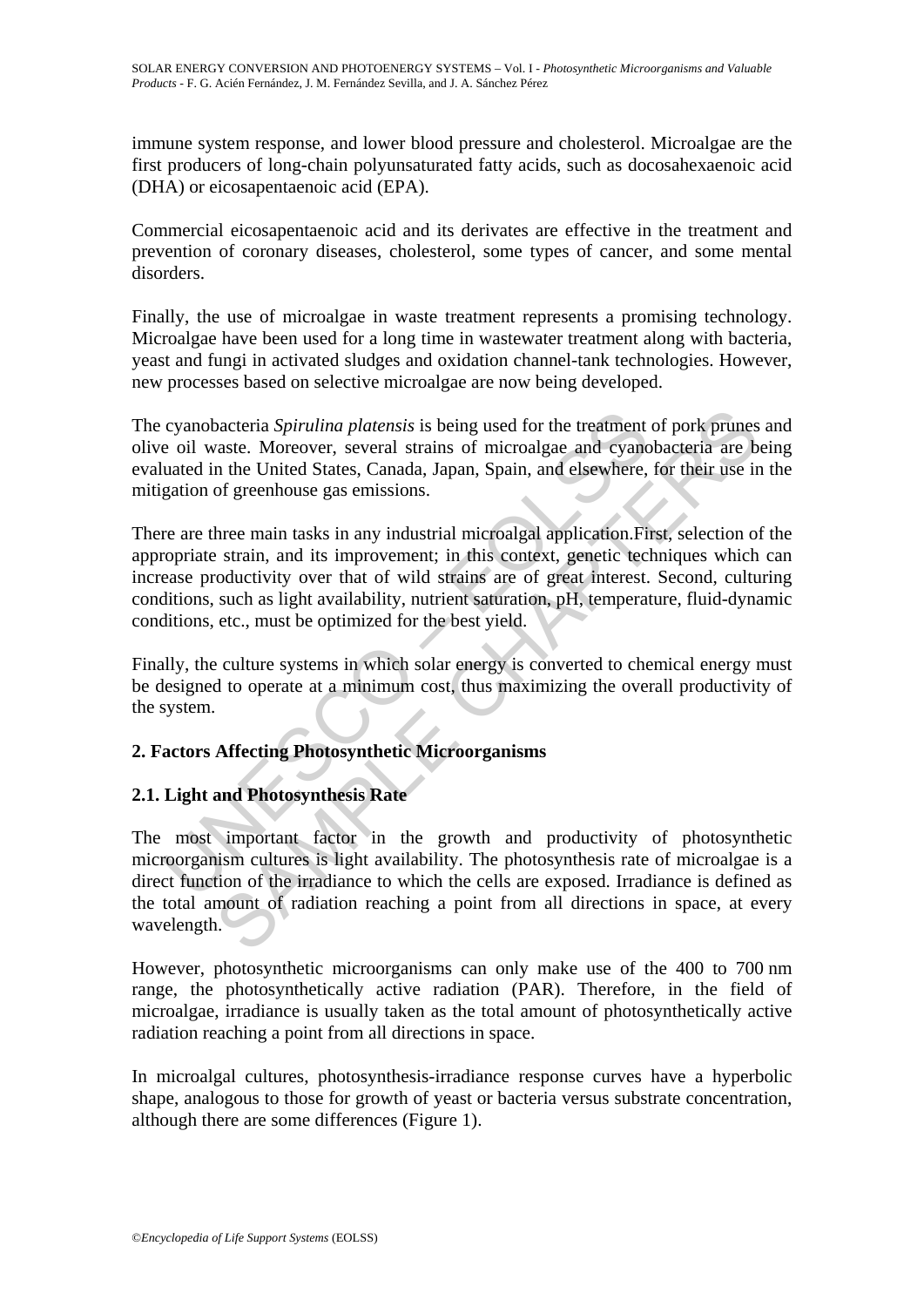

Figure 1. Photosynthesis-irradiance response curve in microalgae.

0.00<br>  $-0.02$ <br>  $-0.04$ <br>  $-0.04$ <br>  $-0.04$ <br>  $-0.04$ <br>  $-0.04$ <br>  $-0.04$ <br>  $-0.04$ <br>  $-0.04$ <br>  $-0.04$ <br>  $-0.04$ <br>  $-0.04$ <br>  $-0.04$ <br>  $-0.00$ <br>  $-0.04$ <br>  $-0.00$ <br>  $-0.02$ <br>  $-0.00$ <br>  $-0.02$ <br>  $-0.03$ <br>  $-0.02$ <br>  $-0.03$ <br>  $-0.04$ <br>  $-0.02$ <br> 12<br>
14<br>
14<br>
14<br>
150 100 150 200 250 30<br>
17 Irradiance,  $\mu E/m^2 s$ <br>
Figure 1. Photosynthesis-irradiance response curve in microalgae.<br>
m irradiance, called compensation irradiance,  $I_c$ , is necessary to actival<br>
19 Irradian A minimum irradiance, called compensation irradiance,  $I<sub>c</sub>$ , is necessary to activate photosynthesis. Below this value, oxygen consumption by respiration overcomes oxygen evolution by photosynthesis. There is also saturation irradiance,  $I_{s}$ , above which the photosynthesis rate is saturated. At very high irradiances, the photosynthetic apparatus can be damaged and the photosynthesis rate decreases. The culture is then said to be photoinhibited. This irradiance is called the inhibition irradiance,  $I_i$ . For most microalgae, photosynthesis is saturated at about 30% of the total terrestrial solar radiation. Some microalgal species grow best at irradiance values as low as 50  $\mu$ E/m<sup>2</sup>s, but irradiances over 100  $\mu$ E/m<sup>2</sup>s are usually necessary for most species. Photoinhibition appears at irradiances over 1000  $\mu$ E/m<sup>2</sup>s in most strains, although some sensitive strains are photoinhibited at irradiances no higher than  $200 \mu E/m^2 s$ . The influence of light on the growth of any particular strain must be studied in each case.

Many P-I relationships have been found empirically for specific cases (e.g., optically dilute culture, specific algae). From these relationships, different growth models have been proposed, most of them disregarding the photoinhibition effect (Eqs. (1, 2)).

$$
\mu = \frac{\mu_{\text{max}} I}{I_{\text{k}} + I} \tag{1}
$$

$$
\mu = \mu_{\text{max}} \cdot \left( 1 - \exp\left[ -\frac{I}{I_{k}} \right] \right) \tag{2}
$$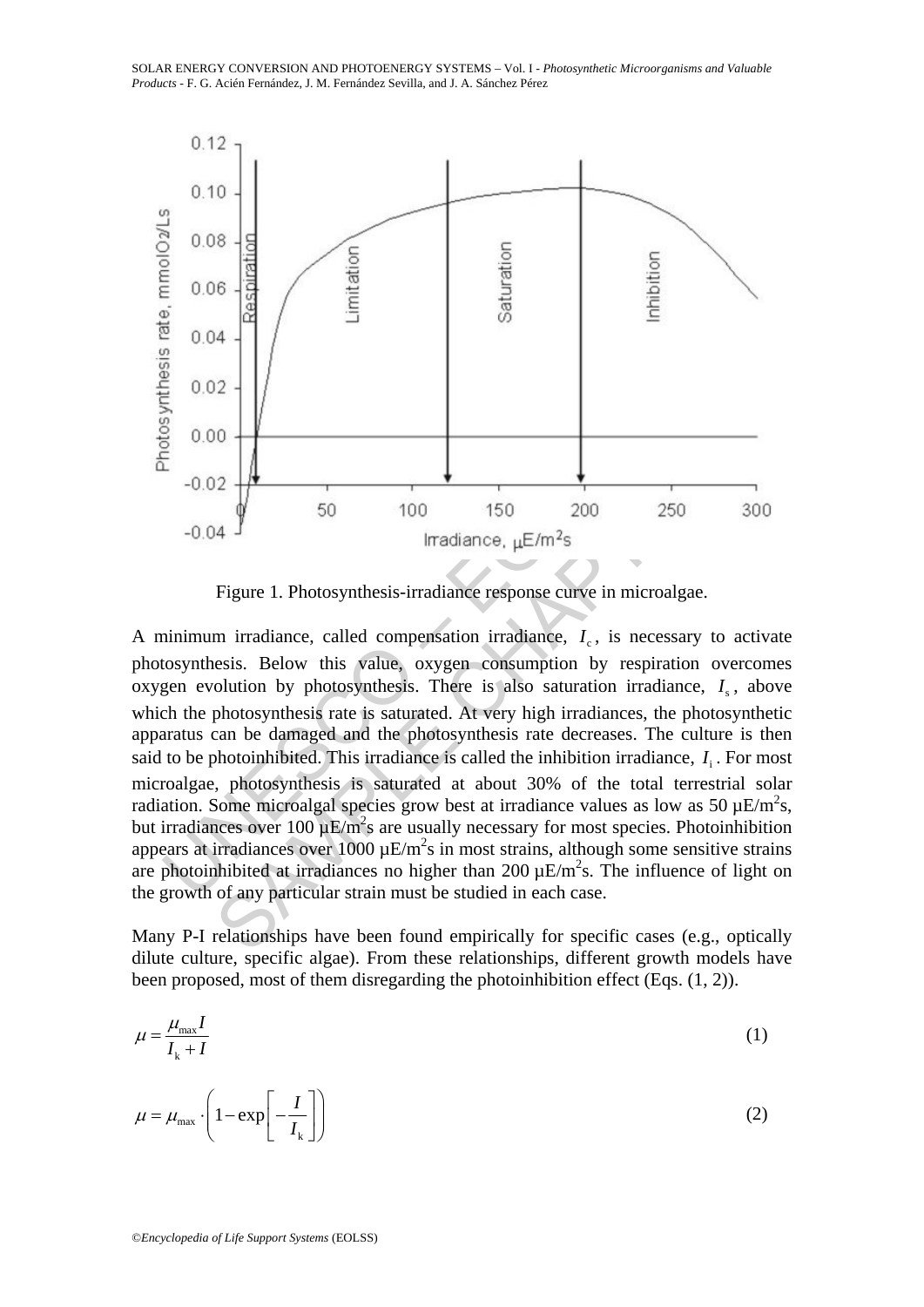Where  $\mu$  is the specific growth rate,  $\mu_{\text{max}}$  is the maximum specific growth rate, and  $I_k$ is the irradiance constant or irradiance necessary for half the maximum growth rate under specific culture conditions. To take photoinhibition into account, some other equations have also been proposed (Eq.  $(3, 4)$ ), in which  $I_i$  is the photoinhibition irradiance.

$$
\mu = \mu_{\text{max}} \cdot \frac{I}{I_s} \exp\left[-\frac{I}{I_i}\right] \tag{3}
$$

$$
\mu = \frac{\mu_{\text{max}} I}{I_{k} + I + \frac{I^{2}}{I_{i}}}
$$
\n(4)

Otherwise, most of the available *P*-*I* models lack generality, apparently because they are purely empirical, and do not consider the underlying biochemistry of photosynthesis. The kinetic constants of such empirical models are difficult to link to biological cell phenomena. Often, the empirical models fail to describe the well-known photoadaptive response of photosynthesis. Photoadaptive processes can dramatically modify the growth–irradiance relationship (Zonneveld, 1998).

 $I_1$ <br>erwise, most of the available  $P-I$  models lack generality, apparent<br>ely empirical, and do not consider the underlying biochemistry<br>kinetic constants of such empirical models are difficult to link<br>nomena. Often, the  $I_1$ <br>most of the available *P-J* models lack generality, apparently because they<br>pirical, and do not consider the underlying bioehemistry of photosynthc<br>c constants of such empirical models are difficult to link to biolo Another important phenomenon that is generally disregarded in *P*-*I* models is photoinhibition, a decrease in the photosynthesis rate that occurs when the irradiance exceeds a certain value. Photoinhibition is associated with partial deactivation of key components of the photosynthetic apparatus. To complicate matters, the various physiological responses to varying intensities of light can be interactive. For example, cells adapted to low irradiance are more prone to photoinhibition when transferred to intense light. In response to the many limitations of the fixed-parameter empirical (or "static") *P-I* models, more realistic "dynamic" models of photosynthesis have been developed.

Dynamic models typically break photosynthesis down into single steps, including at least one photochemical energy-collection step and a metabolic consumption step. Differential equations are used to model these steps. Additional steps can be included to account for adaptive responses (Eilers and Peeters, 1988; Zonneveld, 1998). Although dynamic photosynthesis models available do consider photoinhibition and photoadaptation, none of these models are sufficiently general. Existing models do not simultaneously account for photoadaptive responses (photoacclimation), photoinhibition, and the well-documented phenomenon known as the "flashing light effect" (Terry, 1986).

As demonstrated by the flashing light effect, illumination of the microalgal culture need not be continuous for cell growth; growth can be promoted quite efficiently by intermittent or "flashing" light of the same intensity as the continuous light. The flashing light effect is of considerable importance in designing photobioreactors for algal culture, because commercially viable culture systems must operate at high cell densities and, therefore, a photobioreactor necessarily contains an illuminated outer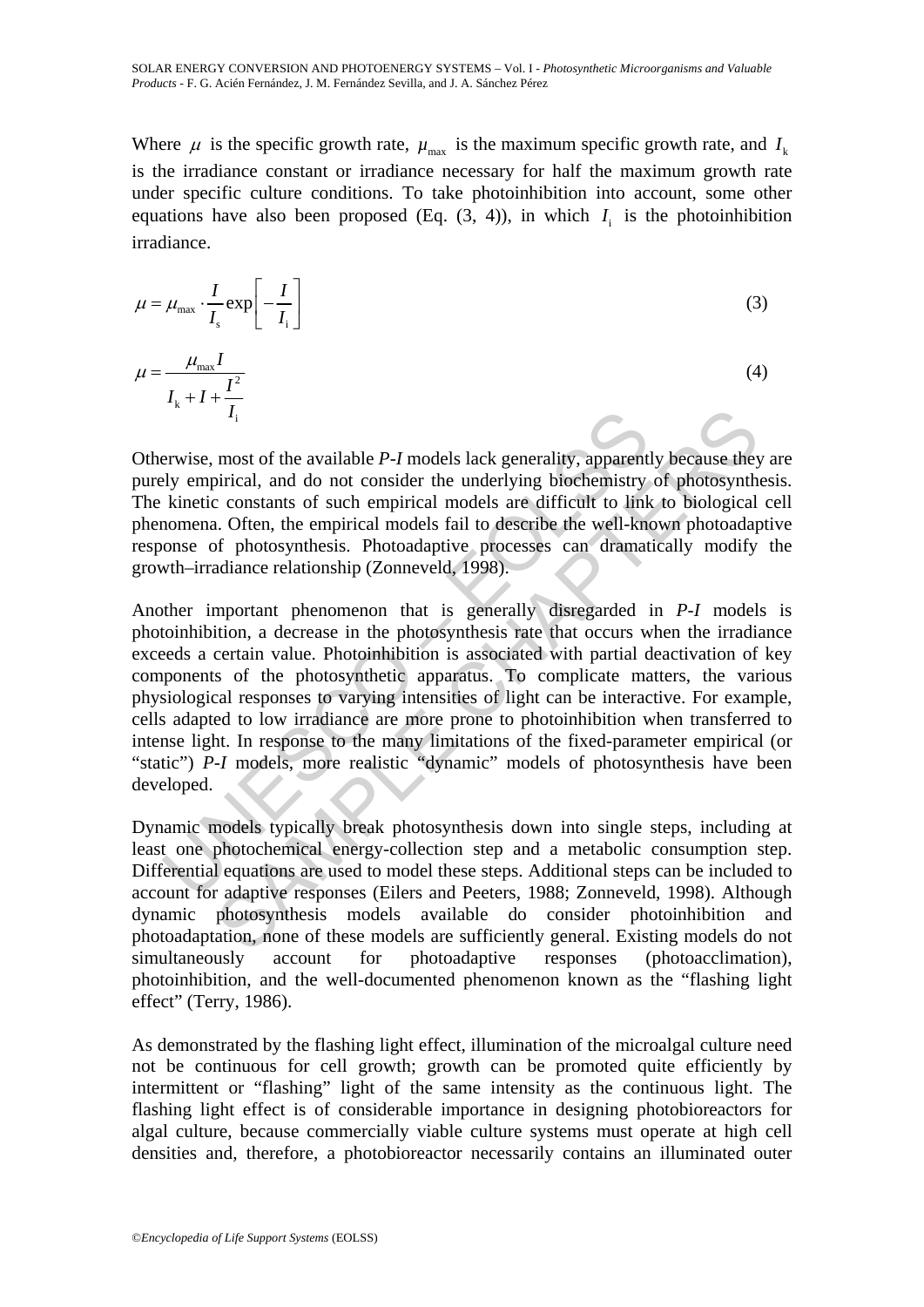zone and a darker core. The movement of fluid between the illuminated zone and the dark interior unavoidably subjects the cells to fluctuating illumination.

## **2.2. Average Irradiance**

Even when incident radiation is constant, the irradiance within a culture varies as a function of position. Cells nearer the light-receiving surface are exposed to higher irradiance than cells elsewhere in the vessel. Cells closer to the light source shade those further away, so productivity varies with position and time. Mean irradiance may be defined as the average of local irradiance values inside a culture. The average irradiance,  $I_{av}$ , is the amount of light received by a single cell moving randomly inside the culture (Molina et al., 1994).

cell-free system, average irradiance is independent of the states are distributed homogeneously under given conditions, the ave in the same for all cells; however, average irradiance is not a sultive performance, because i ee system, average irradiance is independent of the state of mixing. We<br>istributed homogeneously under given conditions, the average irradianc<br>ame for all cells; however, average irradiance is not a sufficient criterio<br>for In a cell-free system, average irradiance is independent of the state of mixing. When cells are distributed homogeneously under given conditions, the average irradiance is again the same for all cells; however, average irradiance is not a sufficient criterion of culture performance, because it considers only the total length of dark and light periods, and not the switching frequency.

Ignoring cell dynamics for the moment, the average irradiance inside the culture depends on the following factors: the external irradiance on the surface of the reactor, *I*<sub>o</sub>; reactor geometry; cell concentration and morphology; cell pigmentation and its absorption characteristics.

An additional complicating factor, generally specific to outdoor cultures, is the cyclic changes in irradiance to which they are subject. There are at least two cycles with substantially different timing: (i) a relatively long daily cycle; and (ii) an even longer seasonal cycle.

A third cycle is due to fluid movement between different illumination zones inside the photobioreactor. Cycles (i) and (ii) affect only incident radiation on the photobioreactor surface, but beyond that factor these cycles are unlikely to have any other impact on culture kinetics. Cycle (ii) is much longer than the cell residence time in the continuousculture photobioreactor.

Due to the diurnal cycle, a culture is light-limited at dawn and dusk; however, during the midday-peak light period, when peak light may exceed  $2000 \mu E/m^2 s$ , which is several times higher than saturation, the culture may be photoinhibited. When external irradiance varies over time, average irradiance is determined by time-averaging over short intervals.

Average illumination estimation methods consist of: (i) estimating the total incident photosynthetically active radiation on the photobioreactor surface; (ii) determining the radiation at any depth inside the culture by the Beer–Lambert law, as a function of cell concentration and cell pigment light absorption characteristics; and (iii) integrating local values over the total culture volume. While there are rigorous solutions for specific geometries and photobioreactors, a simplified model has also been proposed: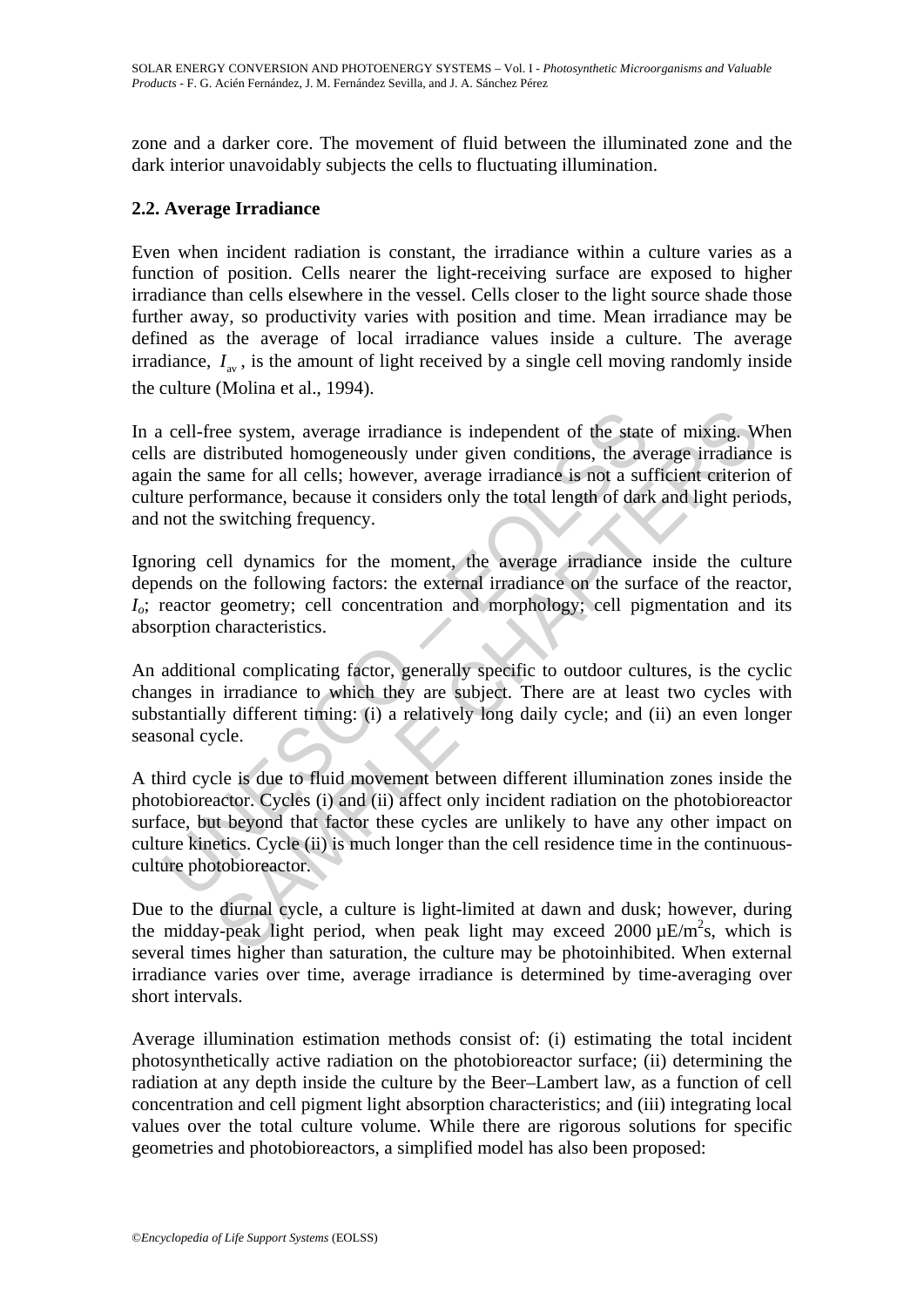SOLAR ENERGY CONVERSION AND PHOTOENERGY SYSTEMS – Vol. I - *Photosynthetic Microorganisms and Valuable Products* - F. G. Acién Fernández, J. M. Fernández Sevilla, and J. A. Sánchez Pérez

$$
I_{\rm av} = \frac{I_0}{K_a p C_{\rm b}} \left( 1 - \exp\left( K_a p C_{\rm b} \right) \right) \tag{5}
$$

where  $K_a$  is the biomass extinction coefficient, p is the optical light path and  $C_b$  is the culture biomass concentration. In continuous microalgal cultures as commonly practiced, biomass productivity,  $P_b$ , is a function of cell concentration,  $C_b$ , in the effluent and the dilution rate, *D* , defined as the flow rate of liquid entering the reactor, *Q* to the reactor volume, *V* , ratio:

$$
D = \frac{Q}{V}
$$
 (6)

$$
P_{\rm b} = DC_{\rm b} \tag{7}
$$

In steady state, the dilution rate is equal to the specific growth rate,  $\mu$ , which is governed by the amount of light, the rate controlling factor. The dependence of  $\mu$  on the average irradiance has been expressed in various equations.

One of the most widely used is the one proposed by Molina et al., (1994). Studies suggest that growth models that express  $\mu$  in terms of the average irradiance raised to a power greater than one fit experimental observations best.

$$
\mu = \frac{\mu_{\text{max}} I_{\text{av}}^n}{I_{\text{k}}^n + I_{\text{av}}} \tag{8}
$$

However, this equation does not consider the existence of photoinhibition, especially in outdoor cultures when the irradiance on the reactor surface is over 2000  $\mu$ E/m<sup>2</sup>s. The following equation has been proposed to include it (Acién et al., 1998).

$$
P_{\rm b} = DC_{\rm b}
$$
\nIn steady state, the dilution rate is equal to the specific growth rate,  $\mu$ , which governed by the amount of light, the rate controlling factor. The dependence of  $\mu$  the average irradiance has been expressed in various equations. One of the most widely used is the one proposed by Molina et al., (1994). Stud suggest that growth models that express  $\mu$  in terms of the average irradiance raised to power greater than one fit experimental observations best.\n\n
$$
\mu = \frac{\mu_{\text{max}} I_{\text{av}}^n}{I_{\text{av}}^n + I_{\text{av}}^n}
$$
\n(8)\n\nHowever, this equation does not consider the existence of photoinhibition, especially outdoor cultures when the irradiance on the reactor surface is over 2000  $\mu$ E/m<sup>2</sup>s. T\nfollowing equation has been proposed to include it (Acién et al., 1998).\n\n
$$
\mu = \frac{\mu_{\text{max}} I_{\text{av}}^{\left(b + \frac{c}{t_0}\right)}}{I_{\text{av}}^{\left(b + \frac{c}{t_0}\right)}} + I_{\text{av}}^{\left(b + \frac{c}{t_0}\right)}
$$
\n(9)

Where  $a$ ,  $b$ , and  $c$  are empirical parameters, and  $I_k$  and  $I_i$  are the irradiance constant and photoinhibition irradiance, respectively. This equation accounts for photoinhibition and the fact that dependence of  $\mu$  on average irradiance varies with incident irradiance,  $I_0$ .

This equation was derived from outdoor cultures of *Phaeodactylum tricornutum* UTEX 640 (Acién et al., 1998). Simulations using this model fit experimental values from two years of continuous operation (Figure 2).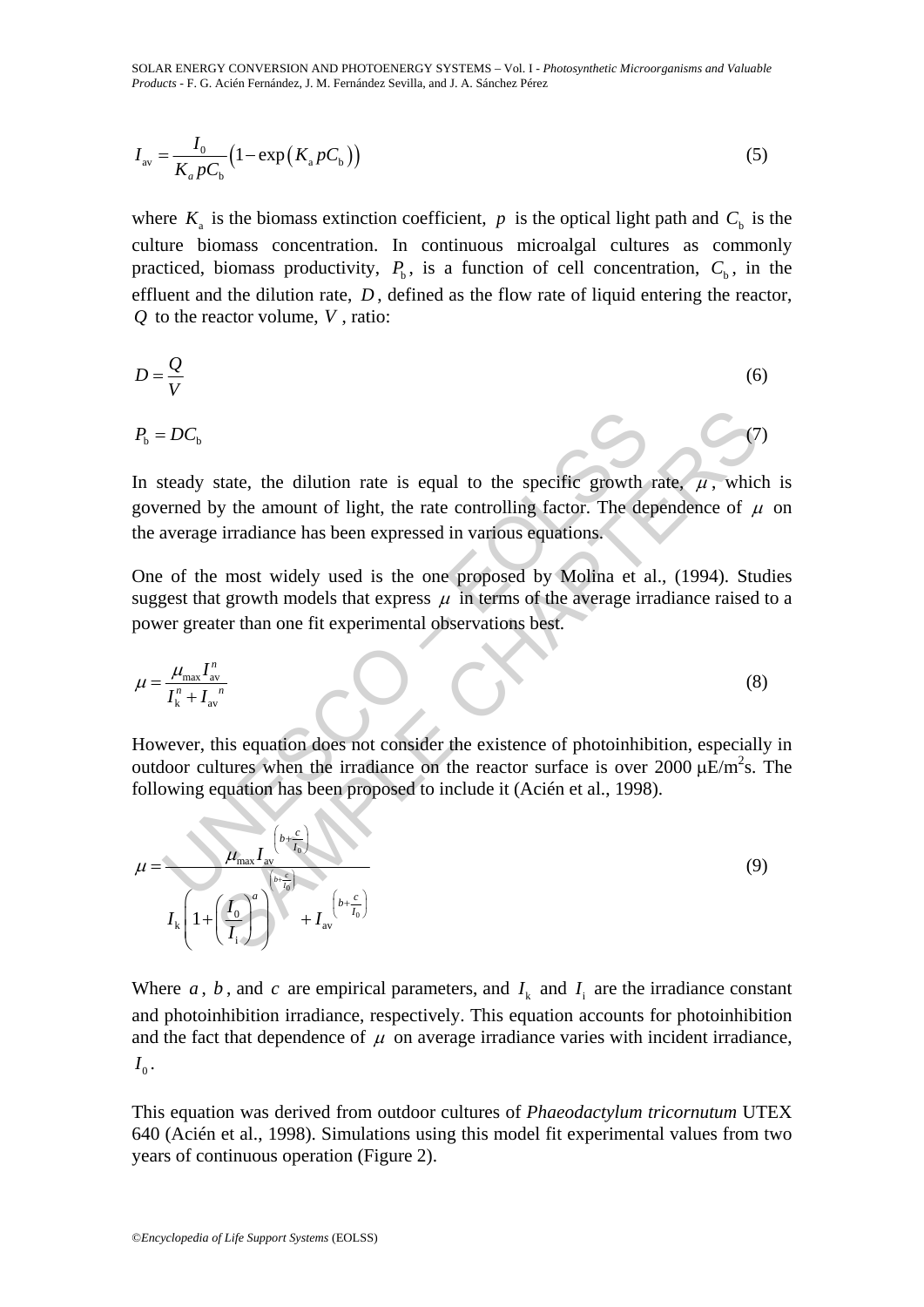

Figure 2. Variation of biomass productivity throughout the year for chemostat cultures of P. tricornutum UTEX 640 in tubular photobioreactors. Data estimated from solar radiation models and the proposed growth model (Eq. (9)). A) Tubular photobioreactor with a 0.06 m tube diameter, B) Tubular photobioreactor with a 0.03 m tube diameter. Solid line is the mean daily photosynthetic irradiance on the reactor surface (Acién et al., 1998).

To summarize, the biomass productivity of cultures is a function of the average irradiance the cells are exposed to in them, and their yield is determined by the existence of photolimitation-photoinhibition. Apart from that, for maximum yield, the photoreactor must be operated to provide adequate culture conditions (nutrients, temperature, pH, etc.). Mixing must also be sufficient to enhance the light regime, but excessive high-power agitation could damage the cells.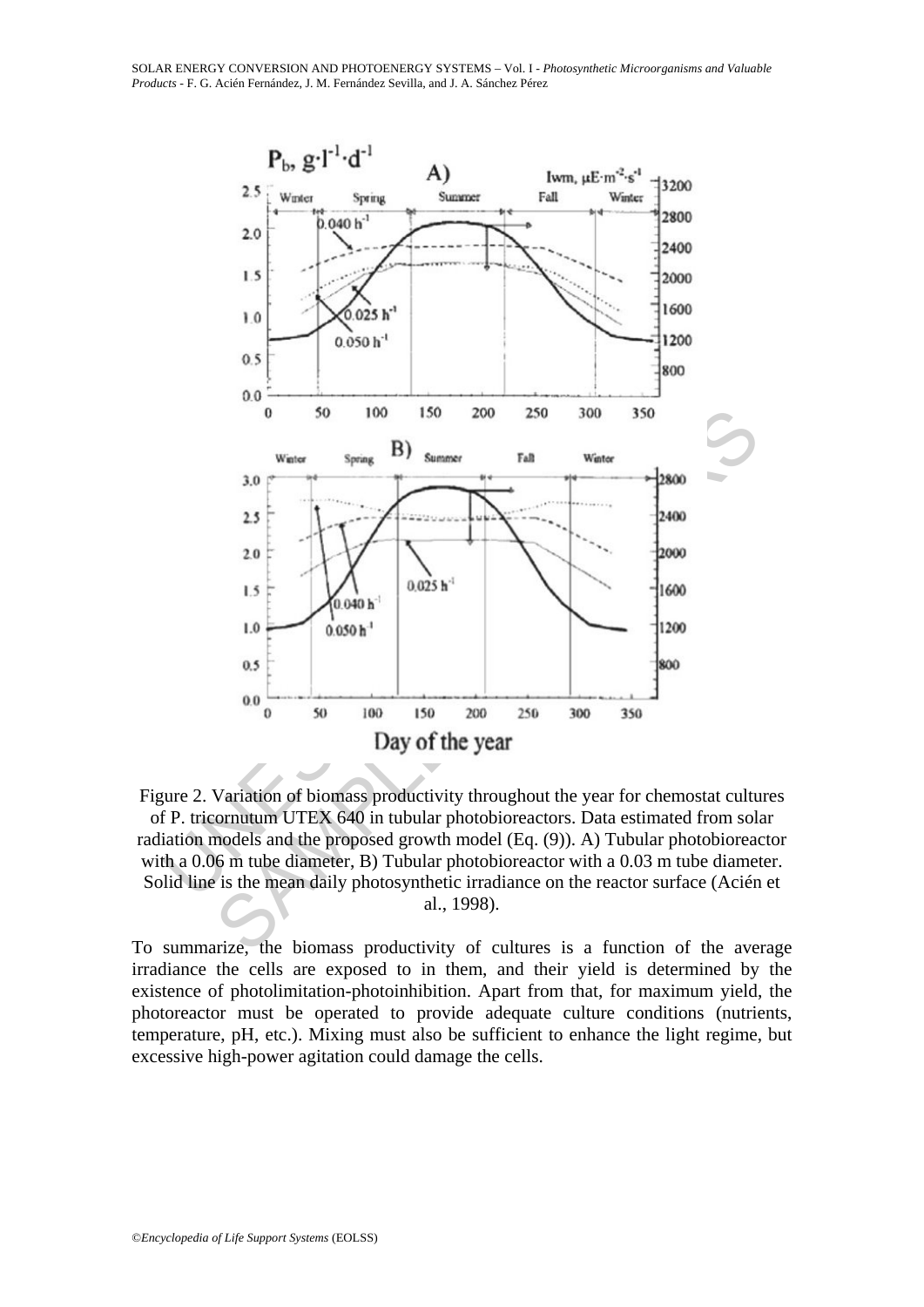- -
- -

## TO ACCESS ALL THE **24 PAGES** OF THIS CHAPTER, Visi[t: http://www.eolss.net/Eolss-sampleAllChapter.aspx](https://www.eolss.net/ebooklib/sc_cart.aspx?File=E6-106-15)

#### **Bibliography**

Acién Fernández F.G., García Camacho F., Sánchez Pérez J.A., Fernández Sevilla J.M., Molina Grima E., (1998) Modelling of biomass productivity in tubular photobioreactors for microalgal cultures. Effects of dilution rate, tube diameter and solar irradiance. Biotechnol. Bioeng. 58, 605–611. [The outdoor production of microalgae in tubular photobioreactors is modeled and verified].

Avron M., Ben-Amotz A., (1992) In: Avron, M., Ben-Amotz, A. (Eds.), Dunaliella: Physiology, Biochemistry and Biotechnology. CRC Press, Boca Raton, FL. [This paper analyzes the culture of *Dunaliella* from the physiology and production point of views].

ilution rate, tube diameter and solar irradiance. Biotechnol. Bioeng. 58, 60<br>
uction of microalgae in tubular photobioreactors is modeled and verified].<br>
In M., Ben-Amotz, A., (1992) In: Avron, M., Ben-Amotz, A. (Eds.), D<br> ate, tube diameter and solar irradiance. Biotechnol. Bioeng, 58, 605-611. [The our metrical calcular photobiercactors is modeled and verified].<br>
Ben-Amotz A., (1992) In: Avron, M., Ben-Amotz, A. (Eds.), Dunafiella: Physio<br> Benemann J.R., (2003) Biofixation of  $CO<sub>2</sub>$  and greenhouse gas abatement with microalgae-technology roadmap. Final report for the U.S. Department of Energy, National Energy Technology Laboratory. [This document summarizes the objectives of the biofixation of CO2 network, summarizing the bottleneck of the problem].

Bermejo R., Ruiz E., Acien F.G., (2007) Recovery of B-phycoerythrin using expanded bed adsorption chromatography: Scale-up of the process. Enzyme and Microbial Technology 40: 927–933. [The separation and purification of phycobiliproteins from microalgae biomass is performed using expanded chromatography, and compared with classical methods].

Bermejo Roman R., Alvarez-Pez J.M., Acién Fernandez F.G., Molina Grima E., (2002) Recovery of pure b-phycoerythrin from the microalga *Porphyridium cruentum*. J Biotechnol. 93:73 –85. [This work analyzes the classical methods used to separate and purify phycobiliproteins from microalgae biomass].

Borowitzka M.A., (1988) Vitamins and fine chemicals from microalgae. In: Borowitzka, M.A., Borowitzka, L.J. (Eds.), Micro-algal Biotechnology. Cambridge University Press, Cambridge, pp. 153– 196. [An overview of carotenoids and other fine chemicals produced by microalgae is presented].

Boussiba S. and Vonshak A., (1991) Astaxanthin accumulation in the green alga *Haematococcus pluvialis*. Plant Cell Physiol. 32, 1077–1082. [This paper analyzes the major factors governing the accumulation of astaxanthin by *Haematococcus pluvialis*].

Burlew J.D., (1953). Algal cultures: from laboratory to pilot plant. Publ. no. 600. The Carnegie Institute. Washington, D.C. [One of the classical texts about the production of microalgae at laboratory and industrial scale].

Camacho Rubio F., Acién Fernandez F.G., Sánchez Pérez J.A., García Camacho F., Molina Grima E., (1999) Prediction of dissolved oxygen and carbon dioxide concentration profiles in tubular photobioreactors for microalgal culture. Biotechnol Bioeng 62:71–86. [This paper analyzes the mass transfer and growth rate of microalgae in tubular photobioreactors, a model of the behavior of the system being obtained].

Chisti Y., (2007) Biofuels from microalgae. Biotechnology Advances, 25: 294-306. [This paper gives a theoretical analysis of the production of biofuels from microalgae].

Doucha J. and Livansky K., (1995) Novel outdoor thin-layer high density microalgal culture system: Productivity and operational parameters. Algol. Stud. 76, 129–147. [The design and performance of thinlayer photobioreactors is presented in this paper].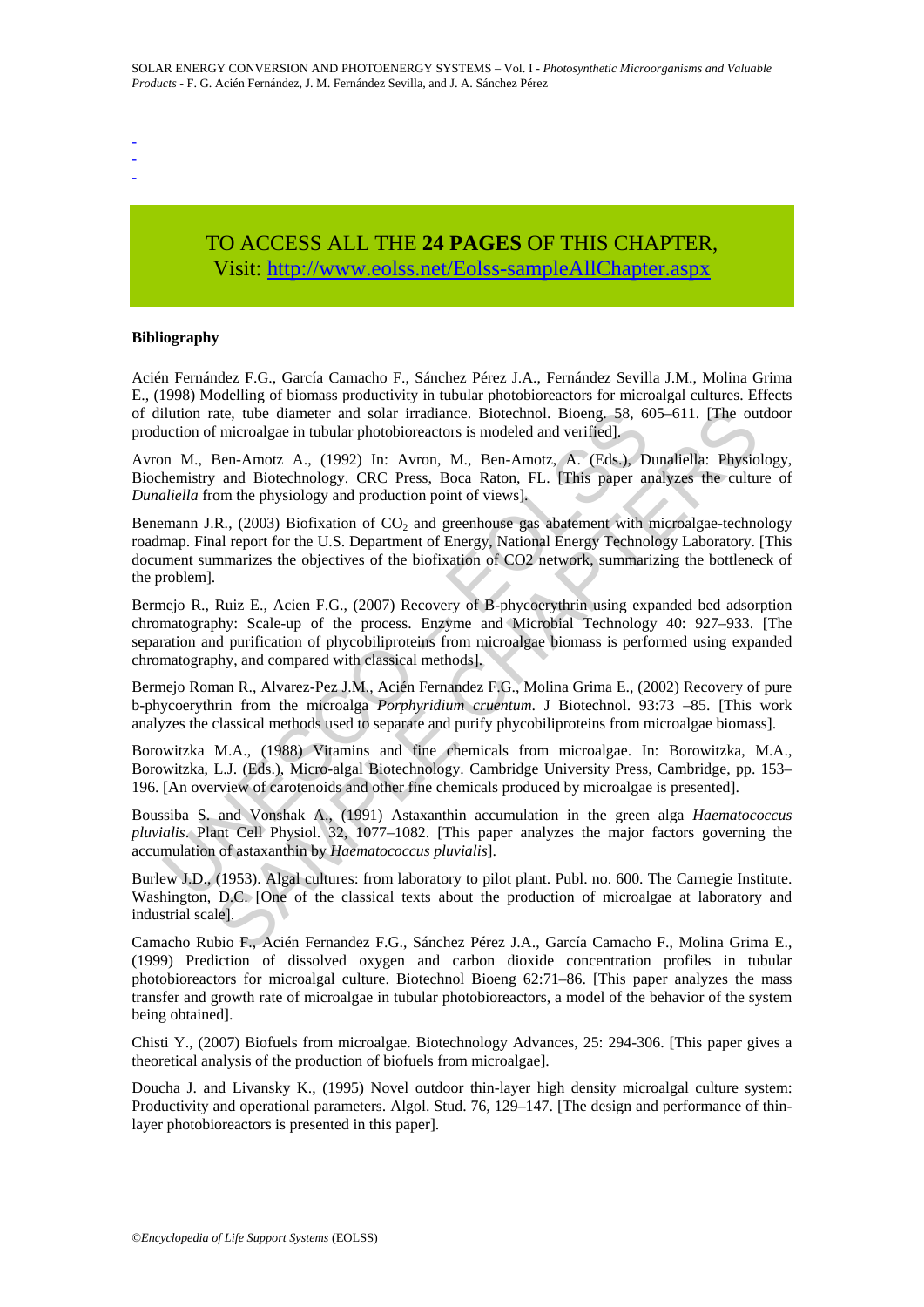Eilers P.H.C. and Peeters J.C.H., (1988) A model for the relationship between light intensity and the rate of photosynthesis in phytoplankton. Ecol. Modelling 42: 199-215. [This paper analyzes the response of phytoplankton to light, a model being proposed].

García Camacho F., Molina Grima E., Sánchez Mirón A., González Pascual V. and Chisti Y., (2001) Carboxymethyl cellulose protects algal cells against hydrodynamic stress. Enzyme Microb. Technol., 29, 602-610. [The influence of aeration rate in the behavior of medium scale microalgae cultures is analyzed in this paper. The positive effect of compounds modifying the properties of the culture broth is demonstrated].

García-Malea M.C., Brindley C., Del Río E., Acién F.G., Fernández J.M. and Molina E., (2005) Modelling of growth and accumulation of carotenoids in *Haematococcus pluvialis* as a function of irradiance and nutrients supply. Biochemical Engineering Journal, 26: 107-114. [This paper demonstrated the influence of nutrients availability in the performance of the cultures, the efficiency of light utilization being regulated by the nutrients concentration in the medium].

Glazer A.N., (1988) Phycobiliproteins. Meth Enzymol; 167:291–303. [This paper is one of the firsts analyzing the importance of phycobiliproteins and their characterization].

Era., (1950) rungoments. stoch can then increased principle. The strategy and properties and their characterization].<br>
The importance of phycobiliproteins and their characterization].<br>
In C. and Chaumont D., (1983) Solar (1986) riugo-mumster mentalizant method and development of the method of the method of the method of photolity<br>religions and their characterization]. Change is one of the change of phycolity<br>proteins and their characteriza Gudin C. and Chaumont D., (1983) Solar biotechnology study and development of tubular solar receptors for controlled production of photosynthetic cellular biomass. In: Palz W, Pirrwitz D. editors. Proceedings of the workshop E.C., contractor's meeting. Capri. Dordrecht: Reidel p 184-193. [This is a classical reference in the biotechnology of microalgae field. On this paper the first complete analysis of tubular systems for the production of microalgae is presented].

Gudin C. and Chaumont D., (1991) Cell fragility-the key problem of microalgae mass production in closed photobioreactors. Bioresource Technol. 38: 145-151. [On this paper the relevance of cell fragility in the massive culture of microalgae is demonstrated. This is one of the first papers identifying the fluiddynamic stress damage as a bottleneck in the biotechnology of microalgae].

Hu Q. and Richmond A., (1996) Productivity and photosynthetic efficiency of *Spirulina platensis* as affected by light intensity, algal density and rate of mixing in a flat plate photobioreactor. J. Appl. Phycol., 18: 139-145. [This paper is one of the most relevant concerning the design and operation of flat plate photobioreactors for the production of microalga at outdoor conditions].

Kawase Y. and Moo-Young M., (1990) Mathematical models for design of bioreactors: applications of Kolmogoroff's theory of isotropic turbulence. Chem. Eng. J. 43: B19-B41. [Although this paper is not focused to microalgae, it is a reference text about the design and characterization of bioreactors, especially concerning the fluid-dynamic stress].

Li H.B., Chen F., Zhang T.Y., Yang F.Q. and Xu G.Q., (2001) Preparative isolation and purification of lutein from the microalga *Chlorella vulgaris* by high-speed counter-current chromatography. J Chromatogr A;905:151–5. [The purification of lutein from microalgae biomass using novel chromatographic methods is in deep analyzed in this paper].

Mohn F.H., (1978) Improved technologies for the harvesting and processing of microalgae and their impact on production costs. Arch Hydrobiol, Beih Ergeb Limnol; 1: 228– 53. [This is a reference text about the methodologies useful for the separation of microalgae biomass from harvest. The engineering aspects of the problem are widely discussed].

Molina Grima E., Acién Fernández F.G., García Camacho F., Camacho Rubio F. and Chisti Y., (2000) Scale up of tubular photobioreactors. J. Appl. Phycol. 12: 355-368. [This paper summarizes the last advances in the design of tubular photobioreactors for the massive production of microalgae. It takes into account both the engineering and the physiological aspects of the problem].

Molina Grima E., Belarbi E.H., Acién Fernández F.G., Robles Medina A. and Chisti Y., (2003) Recovery of microalgal biomass and metabolites: process options and economics. Biotechnol. Adv., 20, 491–515. [This paper reviews the methodologies for the separation and purification of chemicals from microalgae, from the harvest to the final product. A case study about the purification of polyunsaturated fatty acids is reported].

Molina Grima E., García Camacho F., Sánchez Pérez J.A., Fernández Sevilla J., Acién Fernández F.G. and Contreras Gómez A., (1994) A mathematical model of microalgal growth in light limited chemostat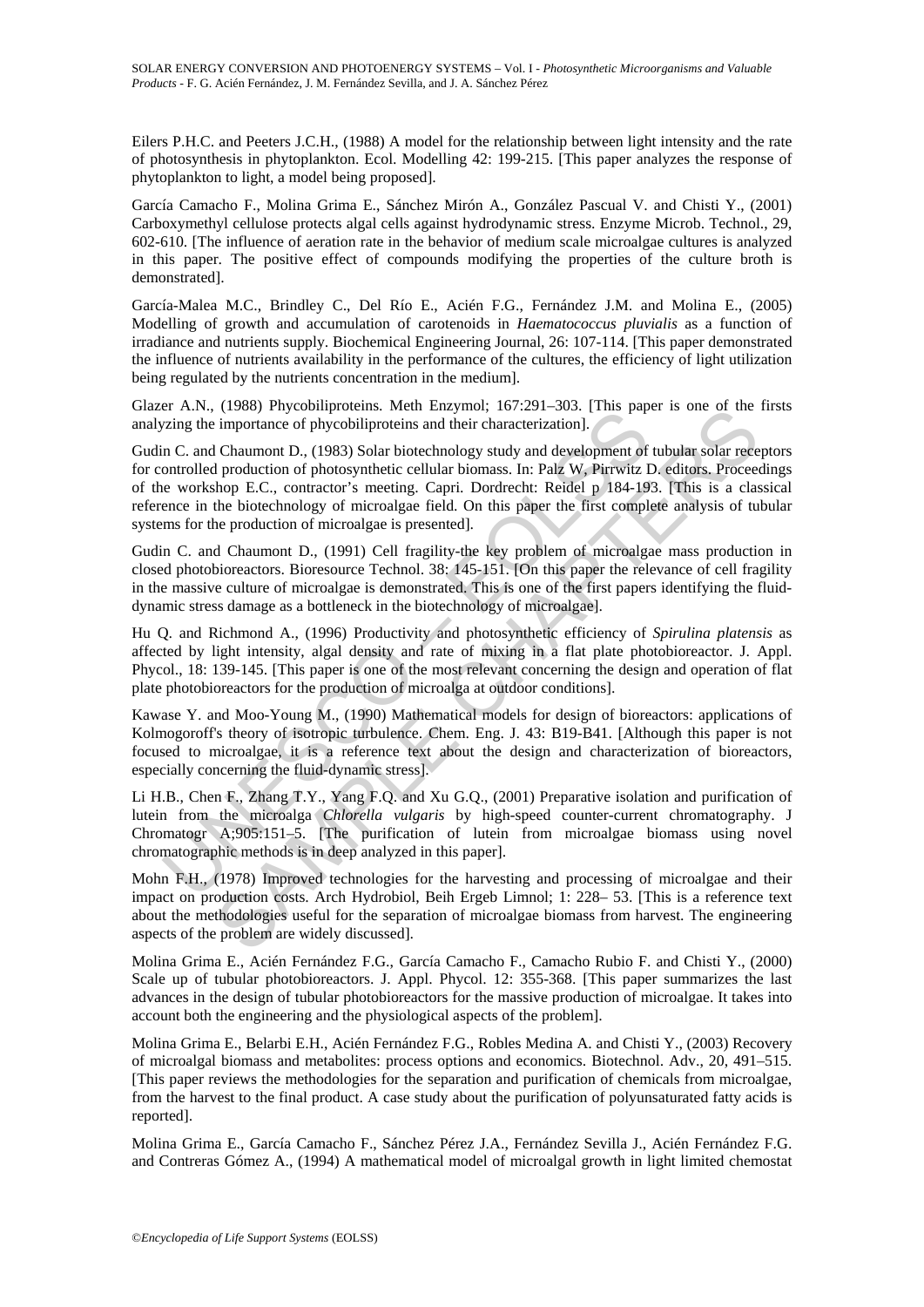cultures. J. Chem. Technol. Biotechnol. 61, 167–173. [The modeling of the light availability inside the microalgal cultures is presented in this paper. The influence of this variable in the performance of the cultures is also analyzed].

Oswald W.J., (1957) Light conversion efficiency in photosynthetic oxygenation. IER, series 44. Sanitary Engr. Res. Lab. Univ. Calif. Berkeley, 127. [This is one of the classical texts about the influence of light in the performance of microalgal cultures].

Pulz O., Gerbsch N. and Bacholz R., (1995) Light energy supply in plate-type and light diffusing optical fiber bioreactors. J. Appl. Phycol., 7: 145-149. [The design of flat plate photobioreactors is analyzed in this paper. In addition, the influence of light supply mode is also discussed].

Richmond A., (1986) Cell response to environmental factors. In:Richmond, A. (Ed.), CRC Handbook of Microalgal Mass Culture. CRC Press, Boca Raton, Florida, pp. 69–99. [The handbook of microalgal mass culture is the reference book in the biotechnology field. On this chapter, Prof. Richmond summarizas the major factors governing the production of microalgae].

es Medina A., Giménez Giménez A., Garcia Camacho F., Sanchez Perez J.<br>reras Gomez A., (1995) Concentration and purification of steariooine,<br>sahexaenoic acids from cod liver oil and the marine microalgae *lsochrysis gat*<br>72 na A., Giménez Giménez A., Garcia Camacho F., Sanchez Perez J.A., Molina Grim<br>nonic A., (1995) Concentration and purification of stearidonic, cicosapentaenoic,<br>nonic acids from cod liver oil and the marine microalgae *Iso* Robles Medina A., Giménez Giménez A., Garcia Camacho F., Sanchez Perez J.A., Molina Grima E., Contreras Gomez A., (1995) Concentration and purification of stearidonic, eicosapentaenoic, and docosahexaenoic acids from cod liver oil and the marine microalgae *Isochrysis galbana*. J Am Oil Chem Soc; 72: 575– 83. [This paper is an in deep analysis of the purification of fatty acids from microalgae biomass, a complete procedure to perform it at industrial scale being presented].

Samon R. and Leduy A., (1985) Multistage continuous cultivation of blue-green alga *Spirulina maxima* in the flat tank photobioreactors with recycle. Can. J. Chem. Eng., 63: 105-112. [This is one of the first papers analyzing the use of flat plate photobioreactors ofr the production of microalgae].

Sánchez A., Contreras A., García F., Molina E. and Chisti Y., (1999) Comparative evaluation of compact photobioreactors for large scale monoculture of microalgae. J. Biotechnol., 70: 249-270. [Although it is not the first one, this paper gives a deep analysis of the use of classical bubble column photobioreactors for the production of microalgae].

Terry K.L., (1986) Photosynthesis in modulated light: quantitative dependence of photosynthetic enhancement on flashing rate. Biotechnol. Bioeng. 28: 988-995. [The influence of light regime in the performance of microalgae cultures is demonstrated in this paper, on which a model of this influence is proposed. The basic concepts of light regime and related parameters are described in this paper].

Torzillo G. and Vonshak A., (1994) Effect of light and temperature on the photosynthetic activity of the cyanobacterium *Spirulina platensis*. Biomass and Bioenergy, 6(5): 399-403. [In addition to light, temperature is the other major factor governing the production of microalgae. In this paper it is demonstrated at real outdoor conditions].

Tredici M.R., Carlozzi P., Chini G. and Materassi R., (1991) A vertical alveolar panel for outdoor mass cultivation of microalgae and cyanobacteria. Biores. Technol., 38: 153-159. [This paper summarizes the experience of prof. Tredici's group in the design and operation of alveolar panels for the production of microalgae].

Watanabe Y. and Hall D.O., (1996) Photosynthetic production of the filamentous cyanobacterium *Spirulina platensis* in a cone-shaped helical tubular photobioreactor. Appl. Microbiol. Biotechnol., 44: 693-698. [The major aspects to be considered in the design of helical photobioreactors are presented in this paper. A case study for the production of *Spirulina* using this type of photobioreactors is described].

Weissman J.C., and Tillet D.T., (1989) Design and operation o fan outdoor microalgae test facility. In W.S. Bollmeier and S. Sprague Eds. Aquatic Species Program. Annual Report, pp 41-58. [This is one of the best papers concerning the design and operation of open reactors for the massive production of microalgae].

Zonenveld C., (1998) Photoinhibition as affected by photoacclimation in phytoplankton: a model approach. J. Theor. Biol. 193: 115-123. [A model of photosynthesis in microalgae cultures taking into account also photoinhibition and photoacclimation phenomena is presented].